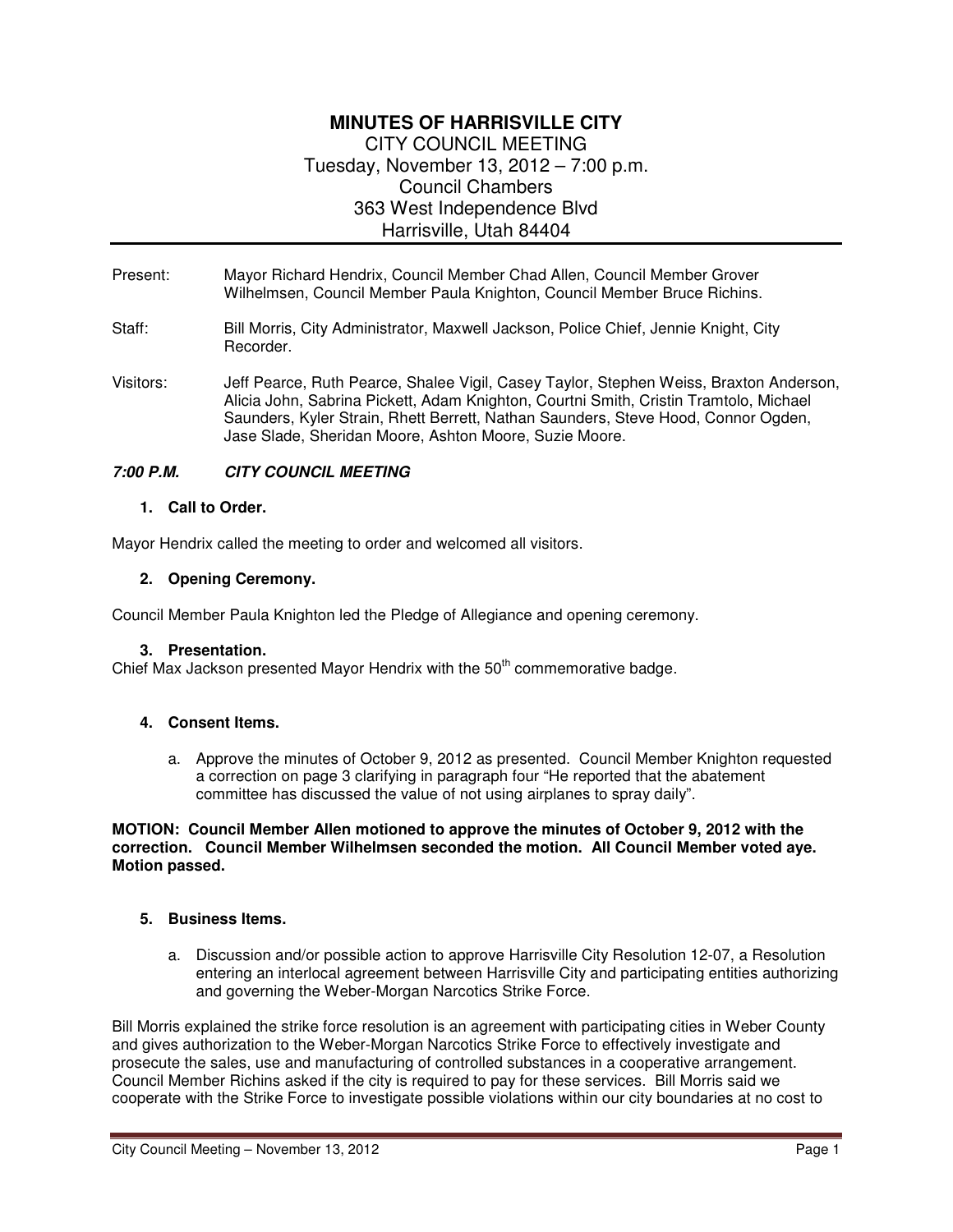the city. Mayor Hendrix clarified this agreement allows for the sharing of resources between agencies. Council Member Richins asked how we benefit from this arrangement. Bill Morris said the Strike Force works within the region to investigate possible drug violations within each city or county. Most often these types of investigations involve more than one city. This agreement allows the Strike Force to have jurisdiction throughout the entire region to improve the ability to make drug busts in our area. Council Member Allen further clarified how the Strike Forces assigns each case to an officer who has authority to move throughout the entire region.

**MOTION: Council Member Richins motioned to approve Harrisville City Resolution 12-07, a Resolution entering an interlocal agreement between Harrisville City and participating entities authorizing and governing the Weber-Morgan Narcotics Strike Force. Council Member Allen seconded the motion. A roll call vote was taken.** 

**Council Member Allen Yes Council Member Richins Yes Council Member Knighton Yes Council Member Wilhelmsen Yes (Council Member Tait was excused)** 

## **Motion Passed 4-0.**

b. Discussion and/or possible action to grant an extension on final approval for Phase 5 of Wildflower Estates Subdivision.

Bill Morris explained application for an extension on Phase 5 of Wildflower Subdivision was received. He said the municipal code allows for one extension and staff recommends approval. Council Member Allen asked what the next step will be if this extension expires. Bill Morris said they must reapply and pay the fees to submit for approval again.

**MOTION: Council Member Allen motioned to approve an extension on final approval for Phase 5 of Wildflower Subdivision. Council Member Wilhelmsen seconded the motion. All Council Members voted aye. Motion passed.** 

## **6. Public Comments.**

No public comments were offered.

## 7. **Mayor/Council Follow-up.**

Mayor Hendrix clarified that the repaving of 2550 North in Pleasant View that was previously discussed in a prior council meeting did not included repaving the entire surface of the roadway. He said they repaved the worst areas but did not repave the entire road.

Mayor Hendrix reported he recently attended Pleasant View city council meeting where they discussed the proposed rezone of the property on the west side of Highway 89 where the old drive-in theatre was once located. He said many residents were present in the meeting and raised their objection to the proposed development of 5 buildings, three stories high with a club house and pool. He said after much discussion, the city council denied the request to rezone that property. Mayor Hendrix said the Pleasant View Mayor commented to the residents that a year from now if another proposal was received for a commercial development on this property, he would not find in favor of an objection from the residents. The residents stated they would be more accepting of a commercial development than this proposed development. Council Member Wilhelmsen commented on how the proposed development would have had an adverse affect on the traffic flow of Highway 89, which would impact Harrisville City.